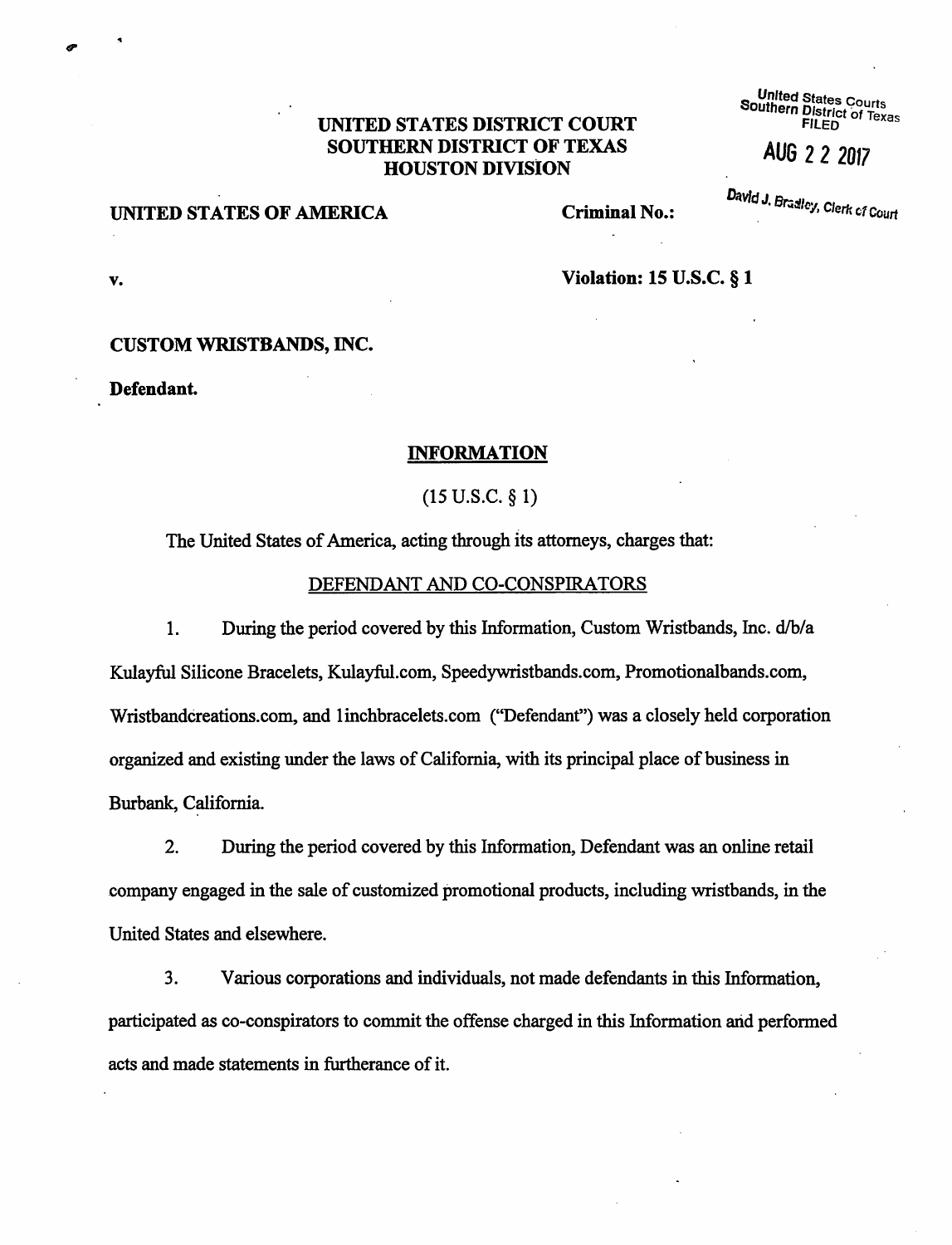4. Wherever this Information refers to any act of any corporation, the allegation means that the corporation engaged in the act by or through its officers, directors, employees, agents, or other representatives while they were actively engaged in the management, direction, control, or transaction of that corporation's business.

#### DESCRIPTION OF THE OFFENSE

5. From at least as early as June 2014 and continuing until at least June 2016, the exact dates being unknown to the United States, the Defendant and its co-conspirators knowingly entered into and engaged in a conspiracy with other persons and entities engaged in the sale of customized promotional products, including wristbands, sold in the United States arid elsewhere, in violation of the Sherman Antitrust Act, 15 U.S.C.  $\&$  1.

6. The charged conspiracy consisted of a continuing agreement, understanding, and concert of action among the Defendant and its co-conspirators, the primary purpose of which was to suppress and eliminate competition by fixing and maintaining prices of customized promotional products, including wristbands, sold in the United States and elsewhere.

7. The Defendant and its co-conspirators took actions, including those described in Paragraph 8, in furtherance of this conspiracy in the Southern District of Texas and elsewhere.

## MEANS AND METHODS OF THE CONSPIRACY

8. For the purpose of forming and carrying out the charged conspiracy, the Defendant and its co-conspirators, among other things:

> (a) attended meetings or otherwise communicated, including via text and online messaging platforms with parties in this District, regarding pricing for the online sale of customized promotional products in this District, tlie United States and elsewhere;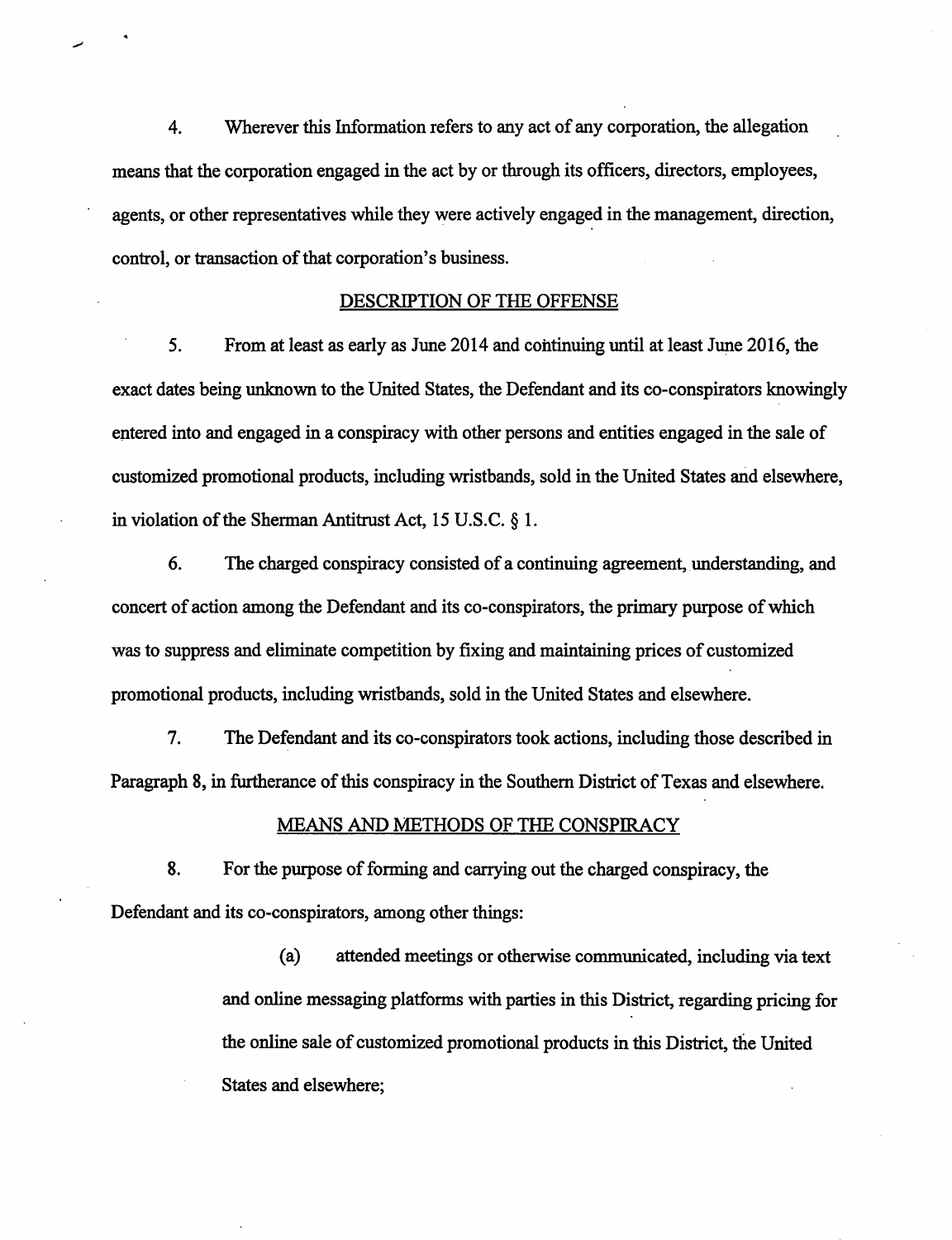(b) agreed during those meetings and other communications to fix and maintain prices for the online sale of customized promotional products in this District, the United States and elsewhere;

(c) sold customized promotional products in this District, the United States and elsewhere at collusive and noncompetitive prices; and

(d) accepted payment for customized promotional products sold in the United States and elsewhere at collusive and noncompetitive prices.

#### TRADE AND COMMERCE

9. During the time period covered this Information, the business activities of the Defendant and his co-conspirators that are the subject of this Information were within the flow of, and substantially affected, interstate and foreign trade and commerce. For example, Defendant and its co-conspirators bought the equipment and supplies necessary to produce and distribute customized promotional products, including wristbands, from various states in the United States and from foreign countries. Defendant and its co-conspirators sold substantial quantities of customized promotional products, including wristbands, to customers located in various states in the United States, and shipped those customized promotional products to those customers. In addition, payments Defendant and its co-conspirators made and received for customized promotional products and the materials and equipment used to manufacture those products traveled in interstate and foreign commerce.